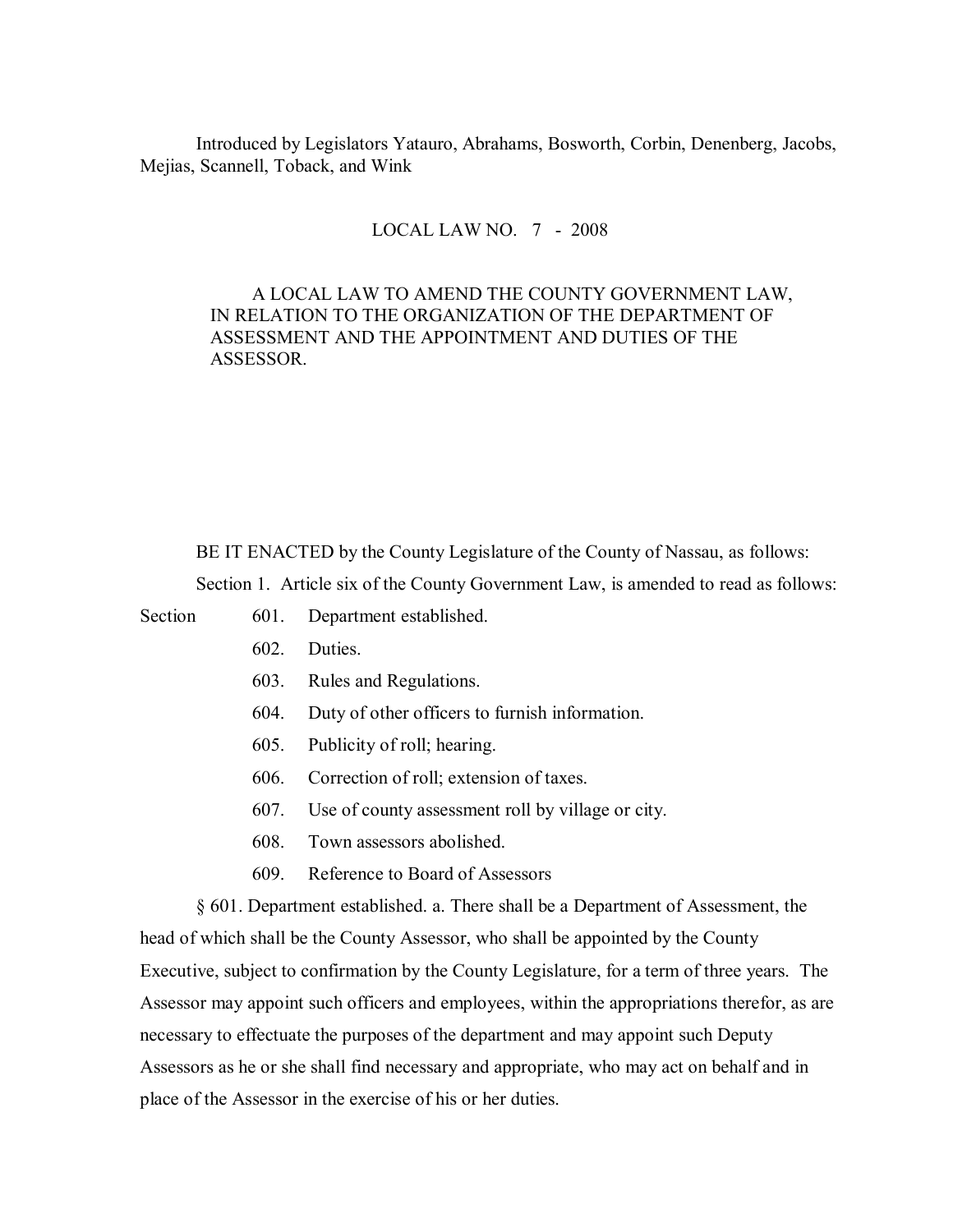b. Minimum qualification standards for Assessor. The County Assessor shall have the following qualifications:

1. (i) a degree from an accredited four-year college; and (ii) one year of satisfactory full-time paid experience in an occupation involving the valuation of real property, including but not limited to assessor, appraiser, valuation data manager, or real property appraisal aide, where such experience primarily involved collection and recording of property inventory data, preparation of comparable sales analysis reports, preparation of signed valuation, appraisal estimates or reports using cost, income or market data approaches to value; provided, however, that the listing of real property for potential sale or the preparation of asking prices for real estate for potential sale, using multiple listing reports or other published asking prices shall not be considered qualifying experience.; or

2 (i.) a degree from an accredited two-year college; and (ii) two years of satisfactory full-time paid experience described in subparagraph (ii) of paragraph one of this subdivision; or

3. designation by the International Institute of Assessing Officers as one of the following:

i Certified Assessment Evaluator

ii. Assessment Administration Specialist

iii.Cadastral Mapping Specialist

iv.Personal Property Specialist

v.Residential Evaluation Specialist.

4. In addition, every assessor shall attain certification as a New York State certified assessor within three years of beginning his or her initial term of office. Any assessor who begins a new term of office without having attained certification during a prior term of office shall attain certification within twelve months of beginning such new term, but in no event shall any assessor be required to attain certification in less than thirty-six months of time in office.

§ 602. **Duties**. It shall be the duty of the Assessor in the manner hereinafter provided to assess all property situated in the County and liable to taxation for state, county, town, school and/or special district purposes and to prepare the assessment roll with the assistance of the Deputy Assessors; provided, however, that nothing herein contained shall prevent any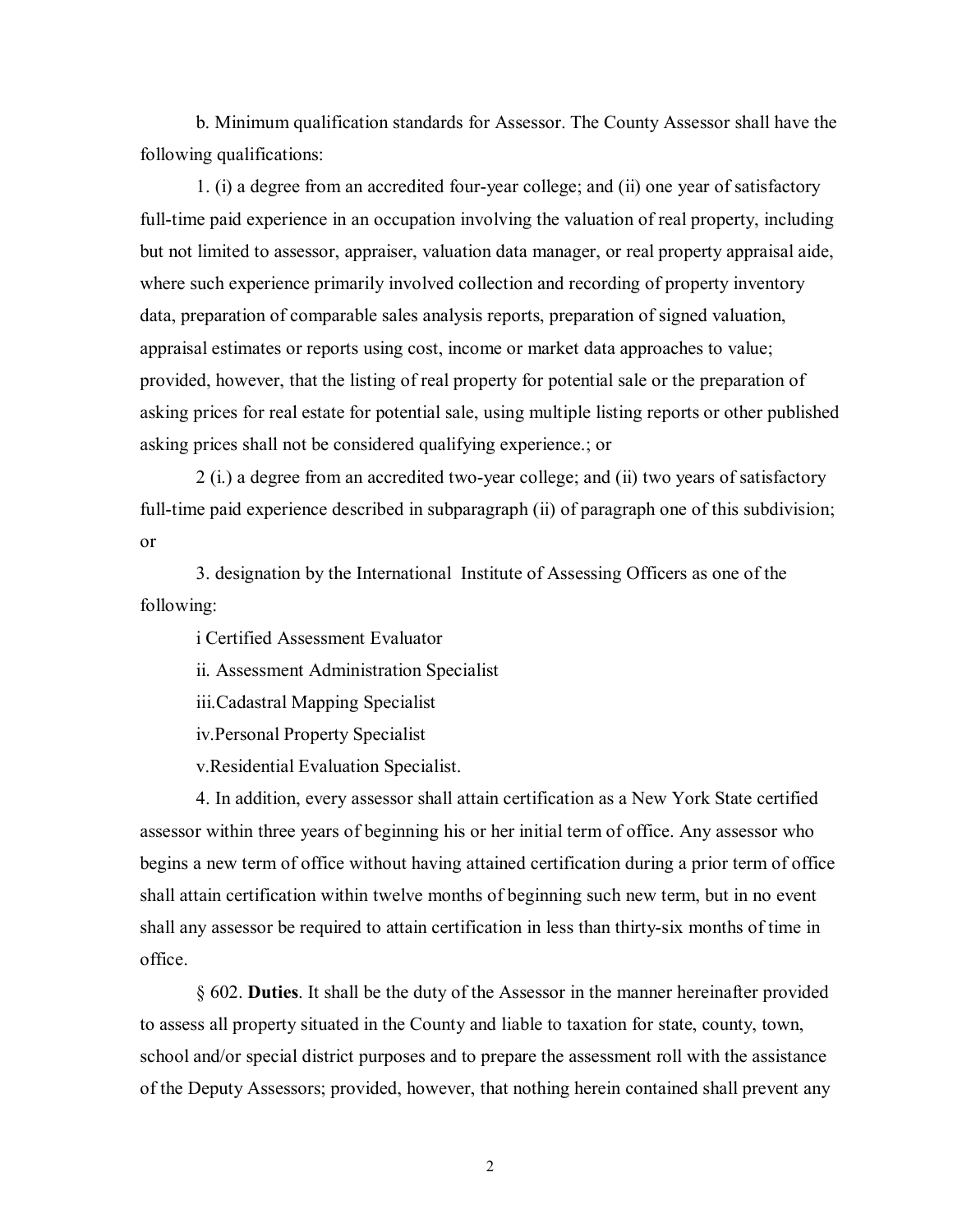city or village in which the school budget is a part of the city or village budget from levying school taxes on the city or village assessment roll. There shall be no equalization of assessed valuations among the towns and cities within the County, notwithstanding any other provision of law.

§ 603. **Rules and regulations.** a. It shall be the duty of the Assessor to adopt such rules and regulations as will establish an equitable and scientific system of assessing property for taxation. The rules so adopted, and all amendments thereof, shall be published on the county web site and made available to any taxpayer of the County upon application to the Assessor

b. Such system shall provide for recording separately the value of each parcel of land and the value of any building or structure thereon. It shall be the duty of the Assessor to prepare and maintain tax maps and land value maps which shall be completed as promptly as possible and in no event later than three years from the effective date of this act. The expense of preparing and acquiring such maps shall be a county charge and the County Legislature may raise the necessary funds required for such purposes in whole or in part by the issuance of the bonds of the County therefor. The tax maps shall show the dimensions of each separately assessed parcel of land within the county, and the land value maps shall show the value per foot, according to a standard unit of depth, of all lots abutting on any street, highway or other public way or place in the county; but as to acreage tracts the land value maps shall show the value per acre.

c. Upon the completion of such tax maps and the land value maps, the Assessor shall, and at any time prior thereto may further adopt rules for the determination of: (1) the value of property not of the standard unit of depth shown on the land value maps, (2) the effect of side street influence on the value of property located at Intersections, (3) the value of property of odd shapes and sizes: and (4) the value of buildings and structures which shall include the factors of cost of construction on some unit basis for each type of construction based on either area or content, depreciation, obsolescence, and market value.

d. The tax map in existence on July first, nineteen hundred forty-six is hereby continued and shall be thereafter known as the "county land and tax map." The Assessor shall make such changes in the county land and tax map as from time to time may be necessary to keep such map accurate to serve as the tax map of the Assessor and for the recording and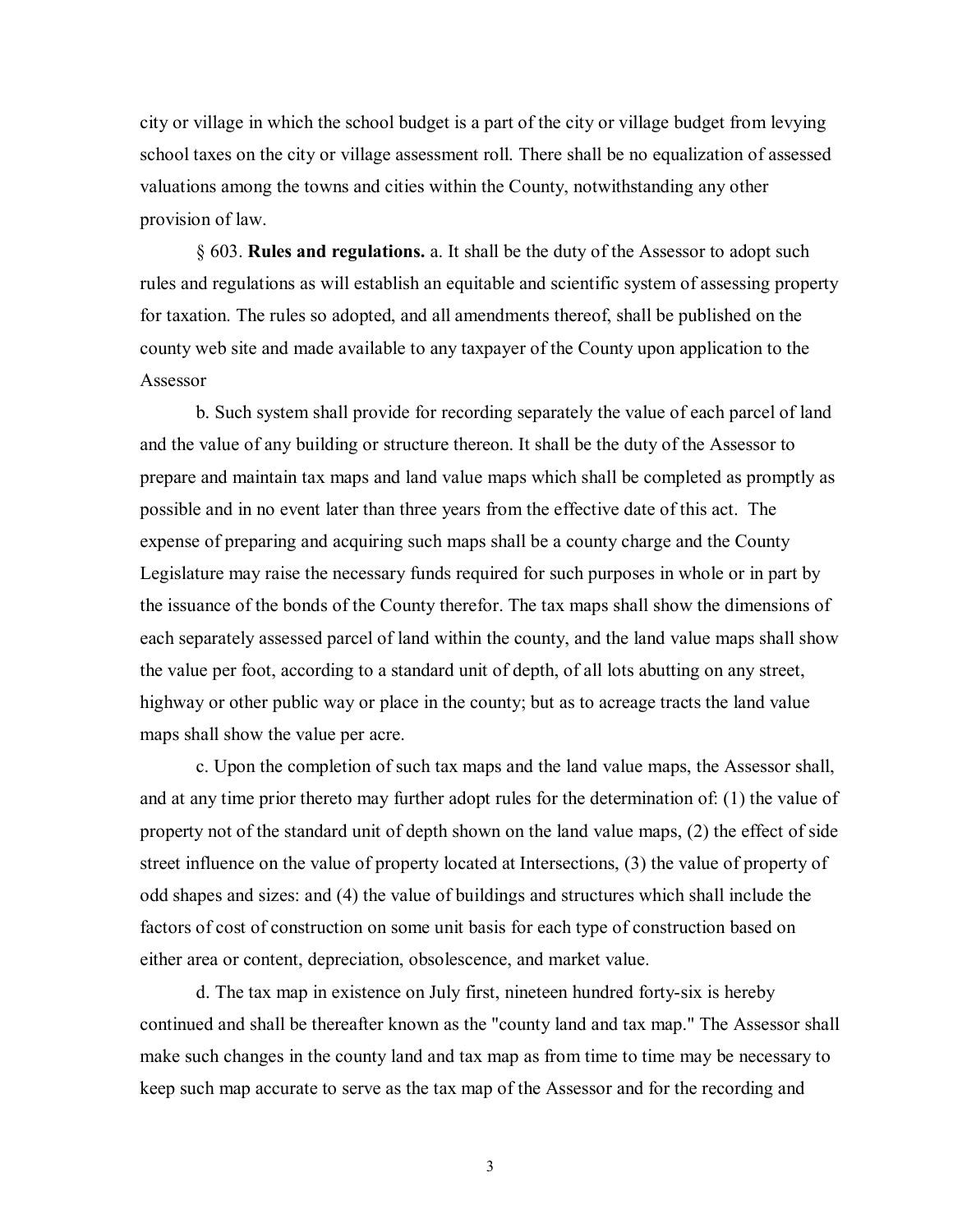indexing work of the County Clerk, delineating particularly all streets, avenues, roads, boulevards, parkways and waterfronts of the county and all blocks bounded by such streets, avenues, roads, boulevards, parkways and waterfronts and all the sections into which the county shall be divided.

§ 604. **Duty of other officers to furnish information**. All applications for building permits shall be made in duplicate and all persons authorized to issue building permits in the county or any town, city, or village therein, shall, not less frequently than once a month, deliver to the Assessor a copy of such applications. The County Clerk shall, not less frequently than once a month, upon written request from the Assessor, compile and furnish a list of such mortgages, deeds, and other instruments conveying an interest in real property, showing the location of such property, the amount of the mortgage and the consideration recited in such mortgage, deed or conveyance, the nature of the interest conveyed by the instrument, and from whom and to whom such interest was conveyed, as the Assessor may require and deliver a copy of such list to him or her.

§ 605. **Publicity of roll; hearing**. Upon the completion of the assessment roll one or more copies of the same shall be placed on file in such public places as may be designated by the Assessor, who shall forthwith cause to be published in the official newspapers, during the first week in January, a message stating that the roll has been completed, designating the places where the several portions of the same have been placed on file and where they may be examined during business hours every business day and at least one evening each week until the third Tuesday of January on which day at the designated times and places, at least one place in each town, any person aggrieved by the assessment may appear and be heard in relation thereto.

## § 606 **Correction of roll: extension of taxes.**

a. The Assessor shall make corrections if any in the assessment roll as he or she may deem necessary and shall transmit to the County Legislature a statement, verified by oath of the Assessor, of the total assessed valuation of the county and of each town, city, village, school district and each special district and works benefit area, and a similar statement of the assessed valuation of each city and village to the respective governing bodies thereof. When the County Legislature shall have adopted the budget and levied the taxes and assessments on the properties in the towns and cities for the ensuing fiscal year, the Assessor shall extend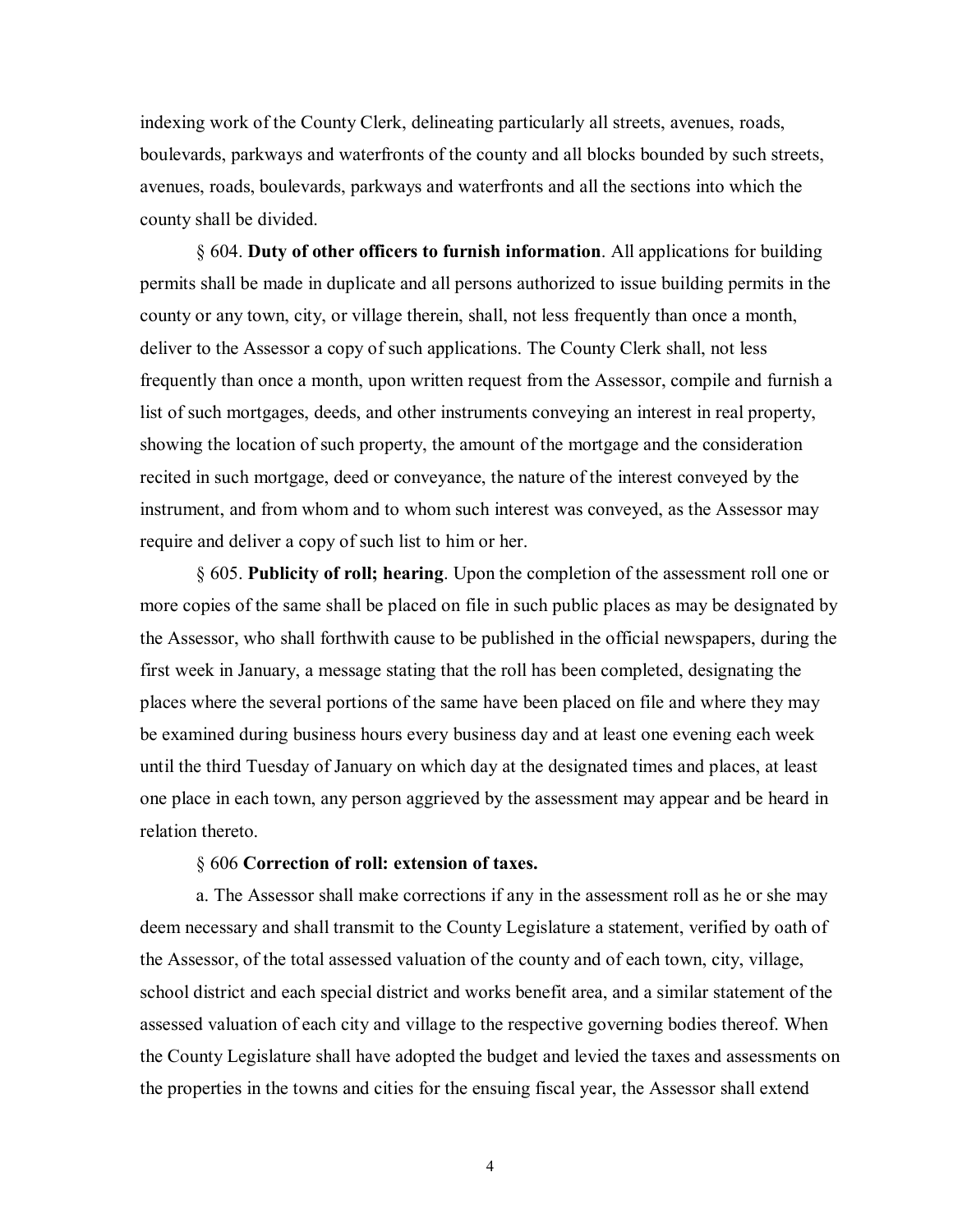such taxes and assessments by placing on the roll opposite the valuation of each parcel of property in the towns and cities the sum to be paid in taxes thereon on account of such levy. When the taxes and assessments have been so extended, a copy of that portion of the roll which contains the properties situated in each town or city shall be delivered to the receiver of taxes thereof and the Assessor shall file with the clerk of the County Legislature a certificate to the effect that such taxes and assessments have been so extended in accordance with the ordinance levying such taxes and assessments. Such certificate of the Assessor when so filed shall be conclusive as to the extension of such taxes and assessments in accordance with such ordinance, and thereupon a warrant for the collection of such taxes and assessments shall be delivered to the receiver of each town or city, which warrant shall be sealed with the seal of the county and signed by the County Executive or, in his absence or inability to act, by the presiding officer of the County Legislature and by the clerk of the County Legislature and shall be in such form as may be otherwise provided by law and shall be annexed by the clerk of the County Legislature to such portion of said roll delivered to each receiver at the end thereof. The receivers of taxes of the towns and cities shall attend at the office of the clerk of the County Legislature with the portion of said roll to which said warrant is to be annexed and to receive the warrant so annexed. Any surplus existing or hereafter arising from the extension of taxes in excess of the amounts raised for the adopted budget shall be credited to the county, and any deficiencies existing or hereafter arising from the extension of taxes for the adopted budgets shall be a county charge.

b. When the County Legislature shall have adopted the budget by September 15, 1995 for the period October 1, 1995 through December 31, 1996 and as of the preceding October 30 for any ensuing fiscal year, and shall have levied the taxes and assessments for county purposes on the properties in the towns and cities for the ensuing fiscal year, and shall have levied the taxes and assessments for town purposes by the third Monday in December, in each instance the Assessor shall extend such taxes and assessments by placing on the roll opposite the valuation of each parcel of property in the towns and cities the sum to be paid in taxes thereon on account of such levies.

§ 607. **Use of county assessment roll by village or city**. The Board of Trustees of any village or the mayor and council of any city in the county may, by resolution, authorize its assessor or assessors to use the assessment roll of the county of the current year as the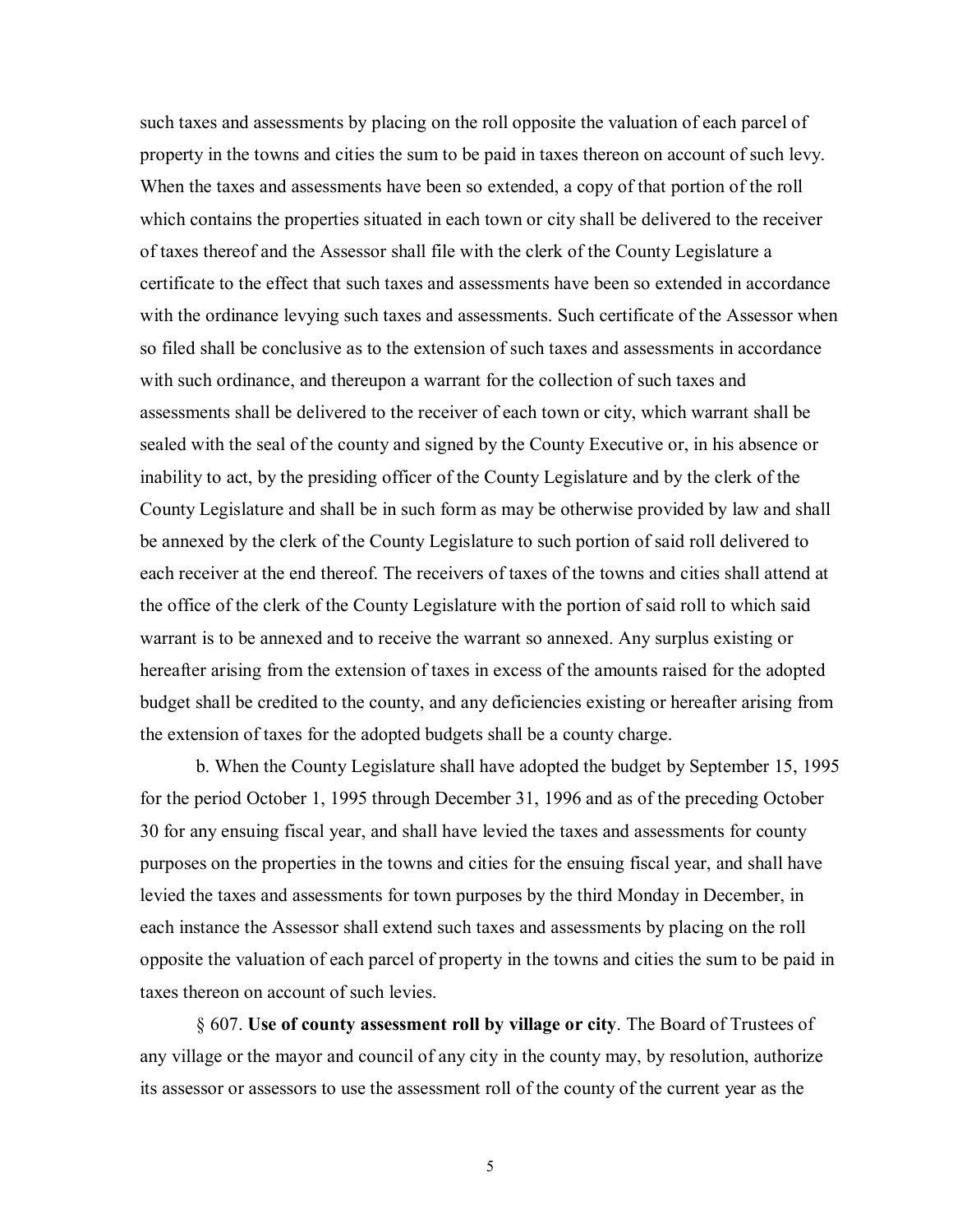basis for the village or city assessment. Such resolution shall be effective until revoked by subsequent resolution, and the Board of Trustees of such village or mayor and council of such city shall forthwith notify the state Department of Taxation and Finance and the Assessor of the adoption of such resolution or its revocation. When any village or city has so authorized the use of the county assessment roll, the Assessor shall deliver to the assessor or assessors of such village or city two copies of that portion of the county assessment roll which relates to property situated in such village or city; provided that such village or city shall pay the actual cost of copying such portion of the roll as certified by the Assessor.

§ 608. **Town assessors abolished**. The powers previously transferred by this County Government Law to the Board of Assessors are hereby transferred to the Assessor.

§ 609. **Reference to Board of Assessors**. Notwithstanding any provision of section 523-b of the New York State Real Property Tax Law whenever the term "Board of Assessors" appears in any provision of the County Government Law of Nassau County, or the Nassau County Administrative Code, or any local law, ordinance or resolution heretofore adopted by the Nassau County Legislature, it shall be deemed to mean and refer to the Assessor.

§2. Section 2302 of the County Government Law, as last amended by Local Law 5 of 1987, is amended to read as follows:

§ 2302. **Time of election and term of elective officers: vacancies.** Commencing with the general election to be held in November, nineteen hundred eighty-five and every fourth year thereafter, the County Clerk shall be elected for a term of four years. Commencing with the general election to be held in November, nineteen hundred seventythree and every fourth year thereafter, the County Executive and the county Comptroller shall be elected for a term of four years. The district court judge in the first judicial district shall be elected for a term of six years at the general election next succeeding such adoption and in every sixth year thereafter. The remaining district court judges shall be elected for terms of six years. A vacancy occurring in any office mentioned in this section otherwise than by the expiration of the term shall be filled by appointment of a person resident in the area from which such office is required by this act to be filled by election. Vacancies in the office of the County Executive shall be filled by County Legislature, and in any other such office by the County Executive, subject to confirmation by theCounty Legislature. Any such